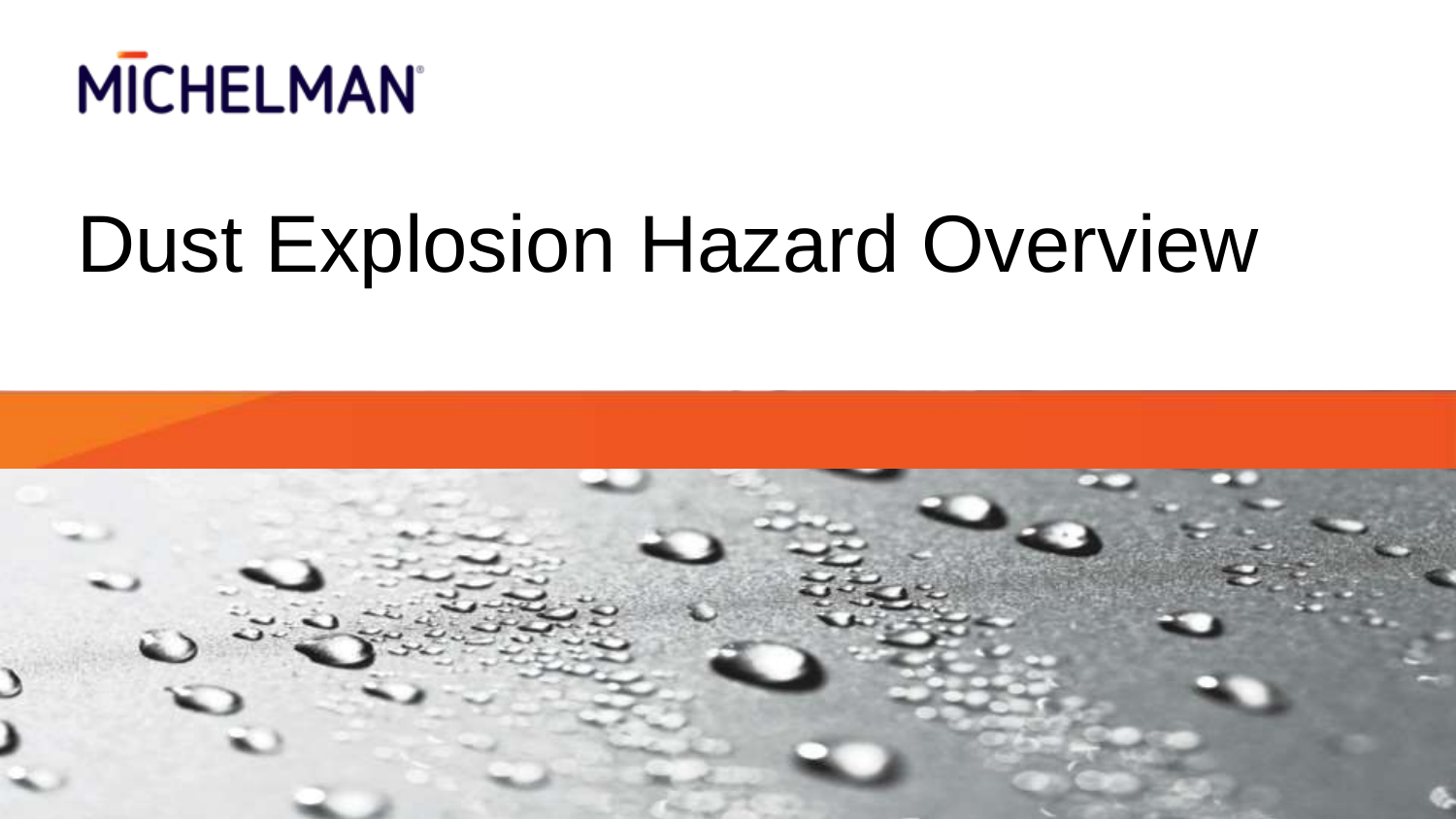### About Us

Established in 1949

- Specialty chemicals
- Customer focused
- Family enterprise

Today, Michelman is:

- Global
- Over 400 employees
- Family owned
- Professionally managed



Michelman Headquarters Cincinnati, OH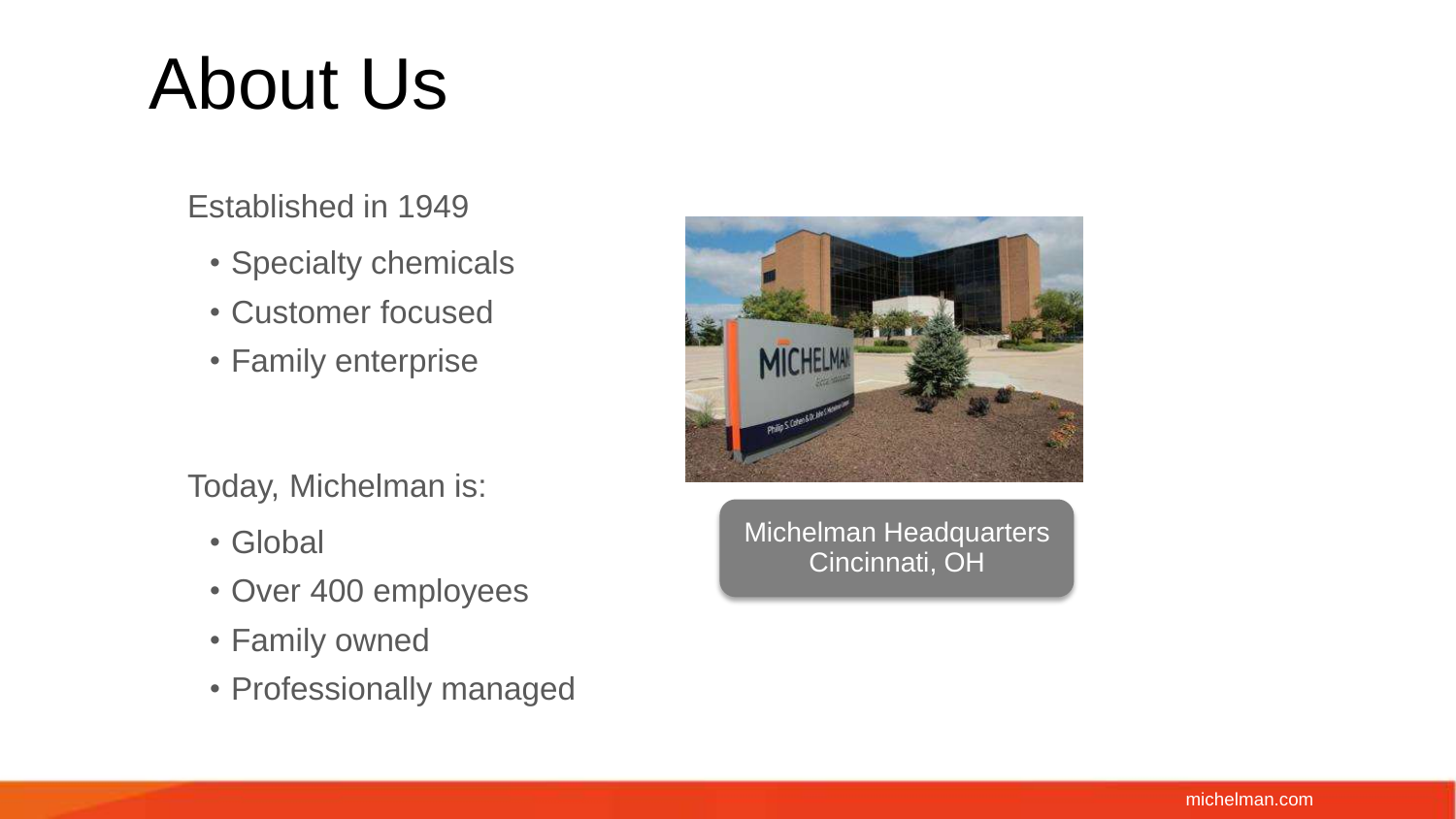### Agenda

- Background
- Dust Hazard Risk factors
- Control Measures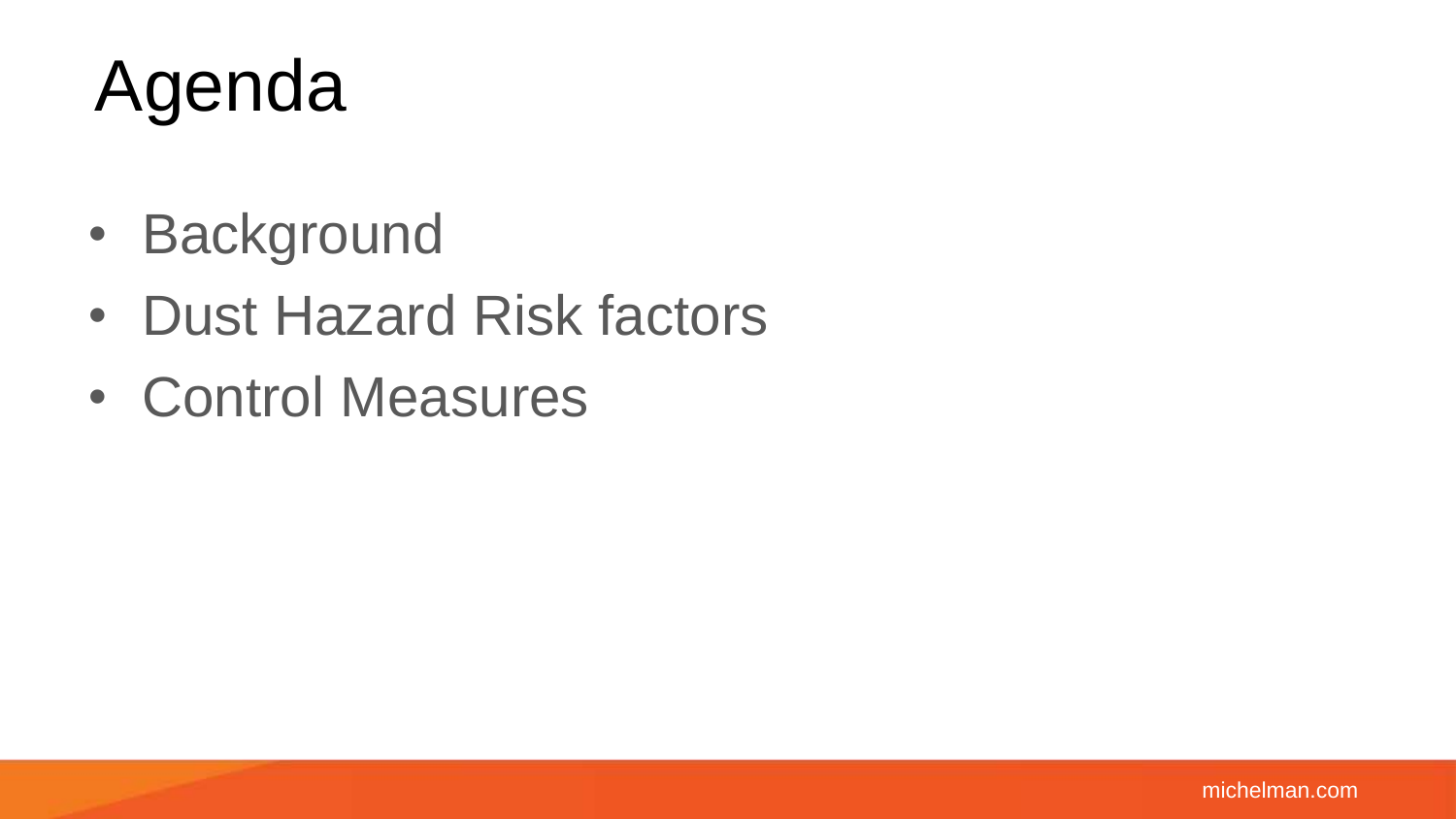# **Background**

- Chemical Safety Board (CSB) investigation examined 281 dust explosions
- Plastic dust accounted for 14% of dust explosions



Common Sources of Dust Explosions – per CSB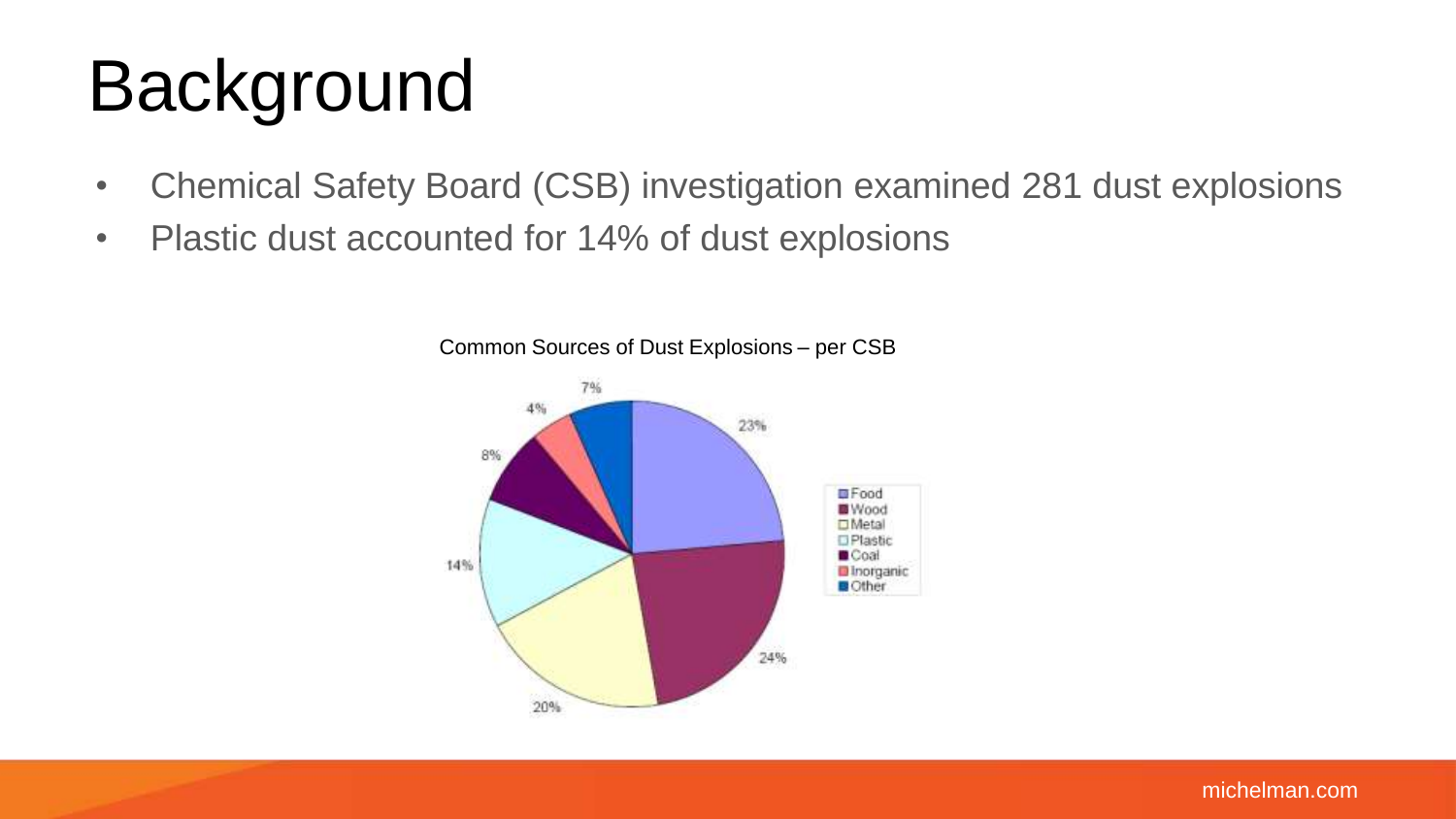# Background – cont.

- West Pharmaceutical: Polyethylene
	- 6 Fatalities
- CTA Acoustics: Phenolic resin
	- 7 Fatalities
- Jahn Foundry: Resins
	- 3 Fatalities

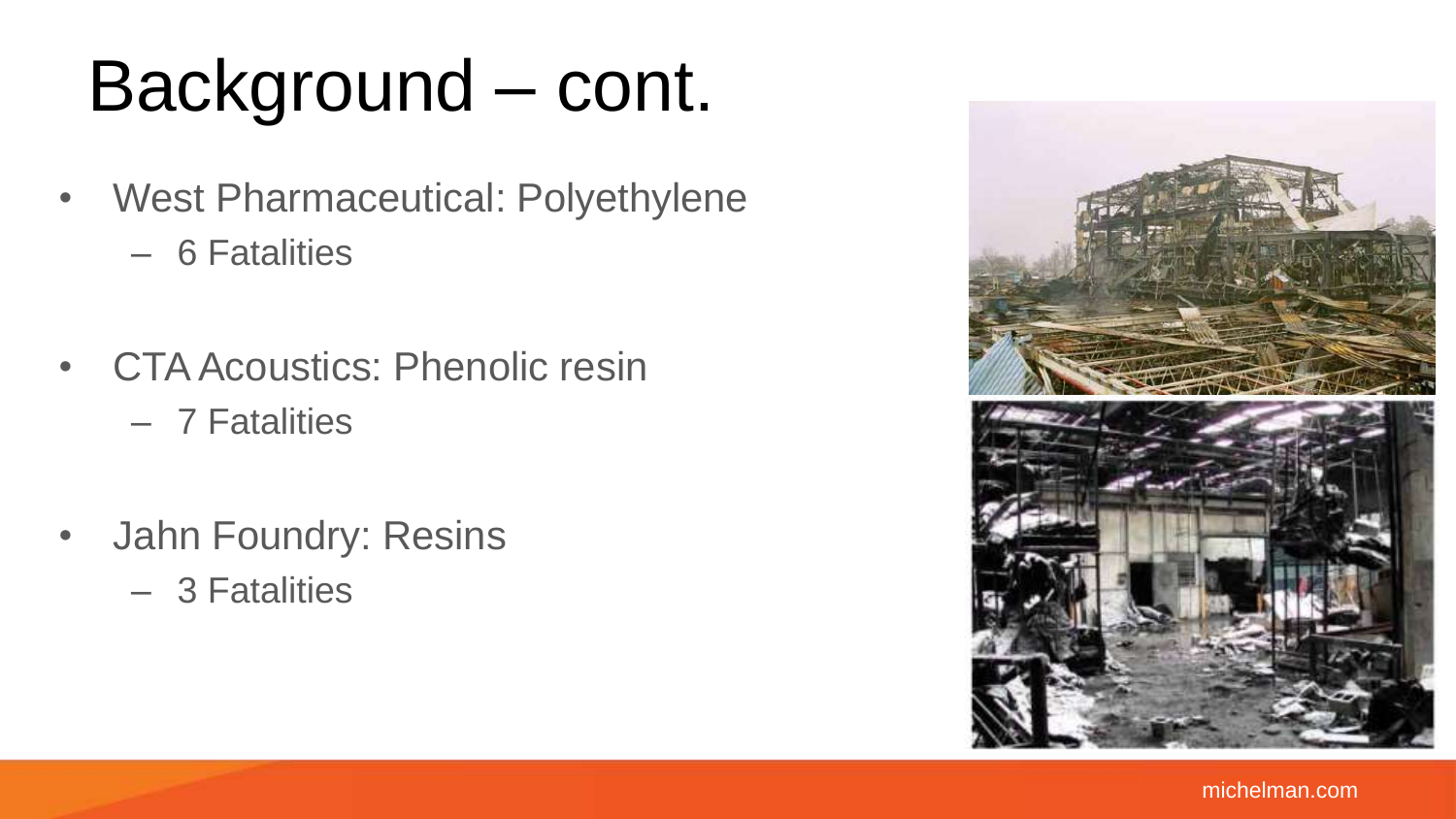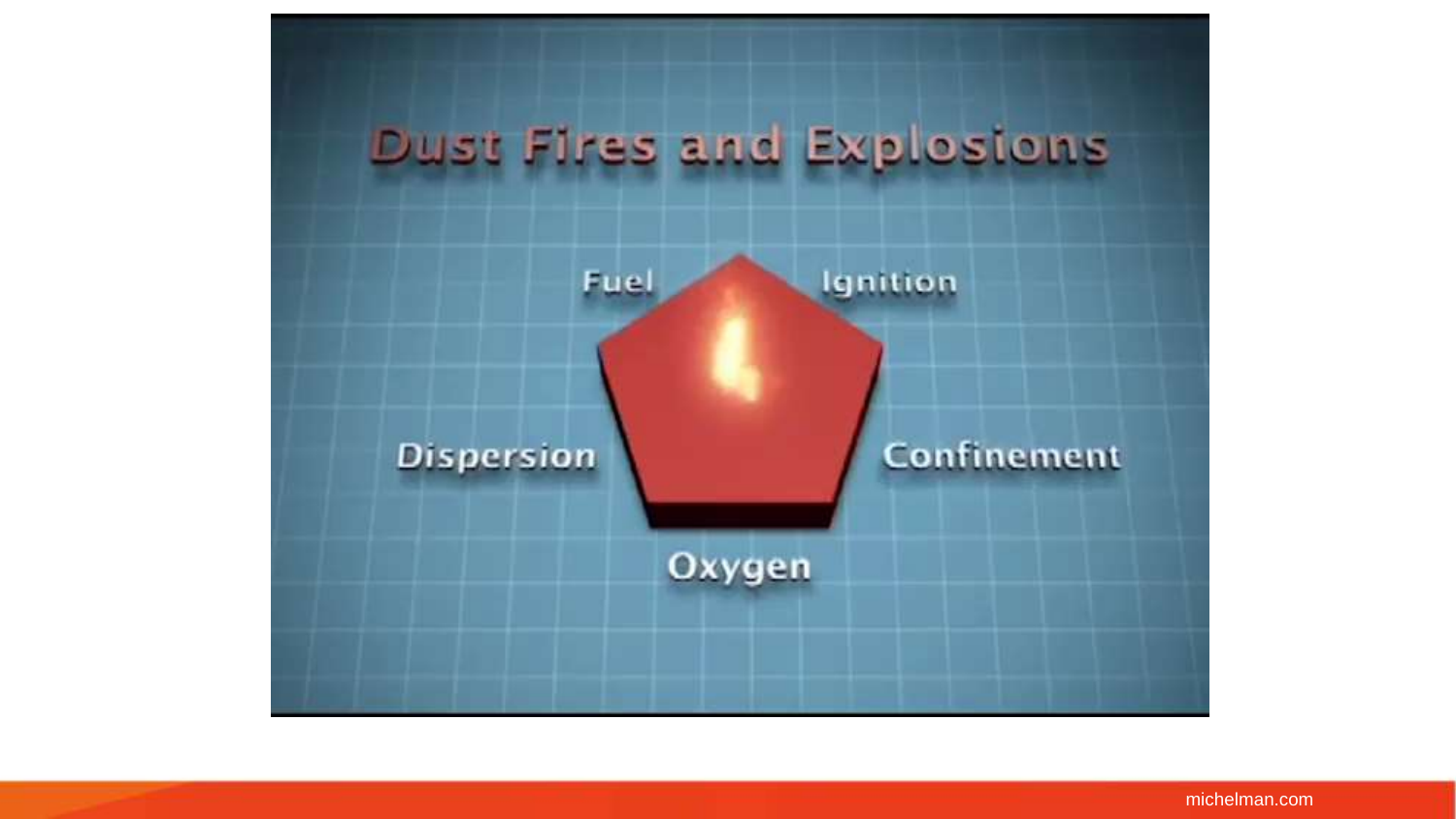#### Lack of Awareness/Information

- Qualitative statements in SDS are less than adequate
- Quantitative combustible dust fire and explosion properties are not required by OSHA Hazard/GHS
- 41% of the 140 combustible powder SDSs the CSB surveyed did not warn users about dust explosion hazards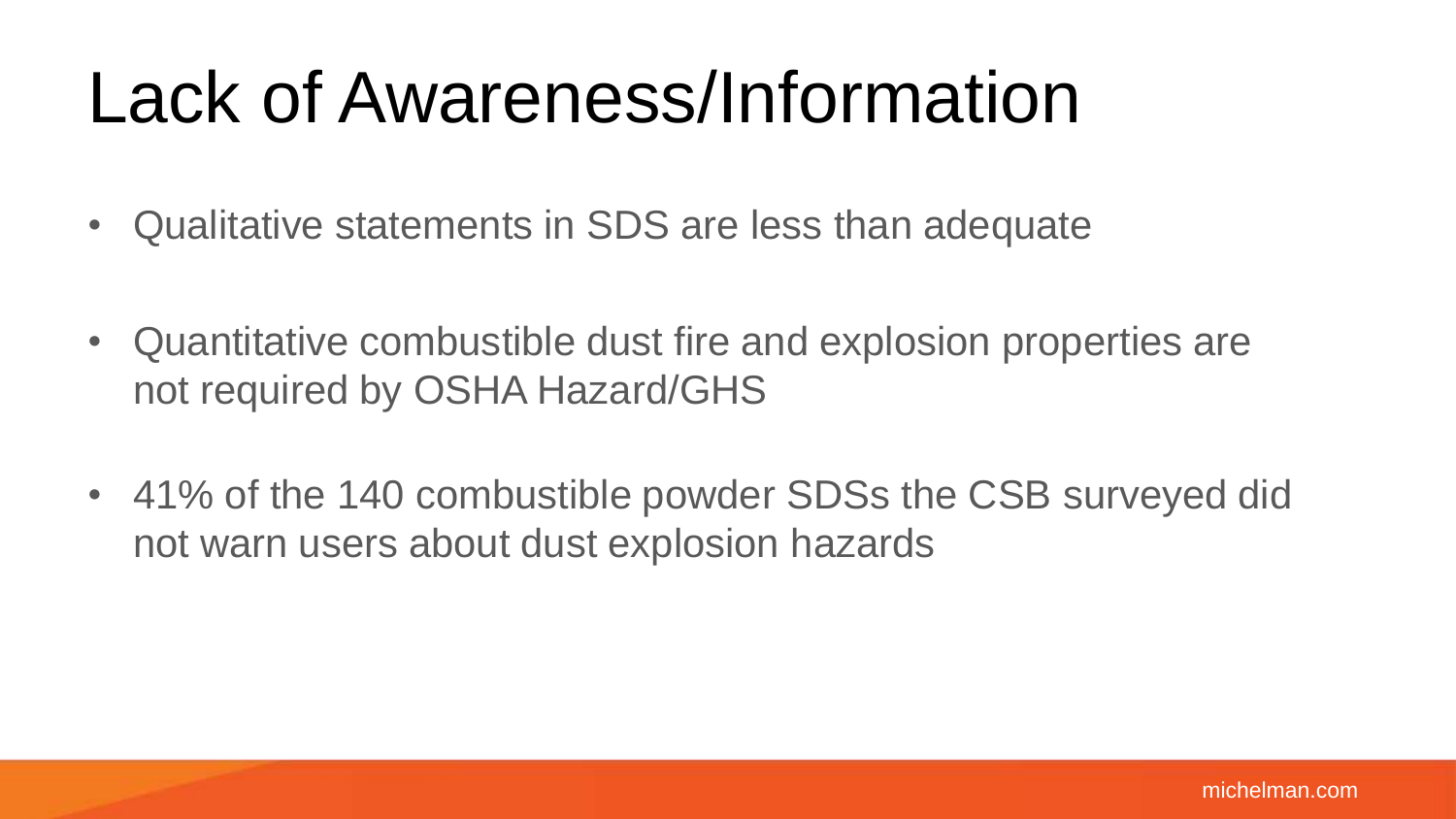#### What's the Hazard?

- Most solid organic materials will burn or explode if finely divided and dispersed (<420 microns)
- More than 1/32" of dust over 5% of a room's surface area is a significant explosion hazard
- Factors affecting explosivity: particle size, shape, surface area/volume ratio, humidity, etc.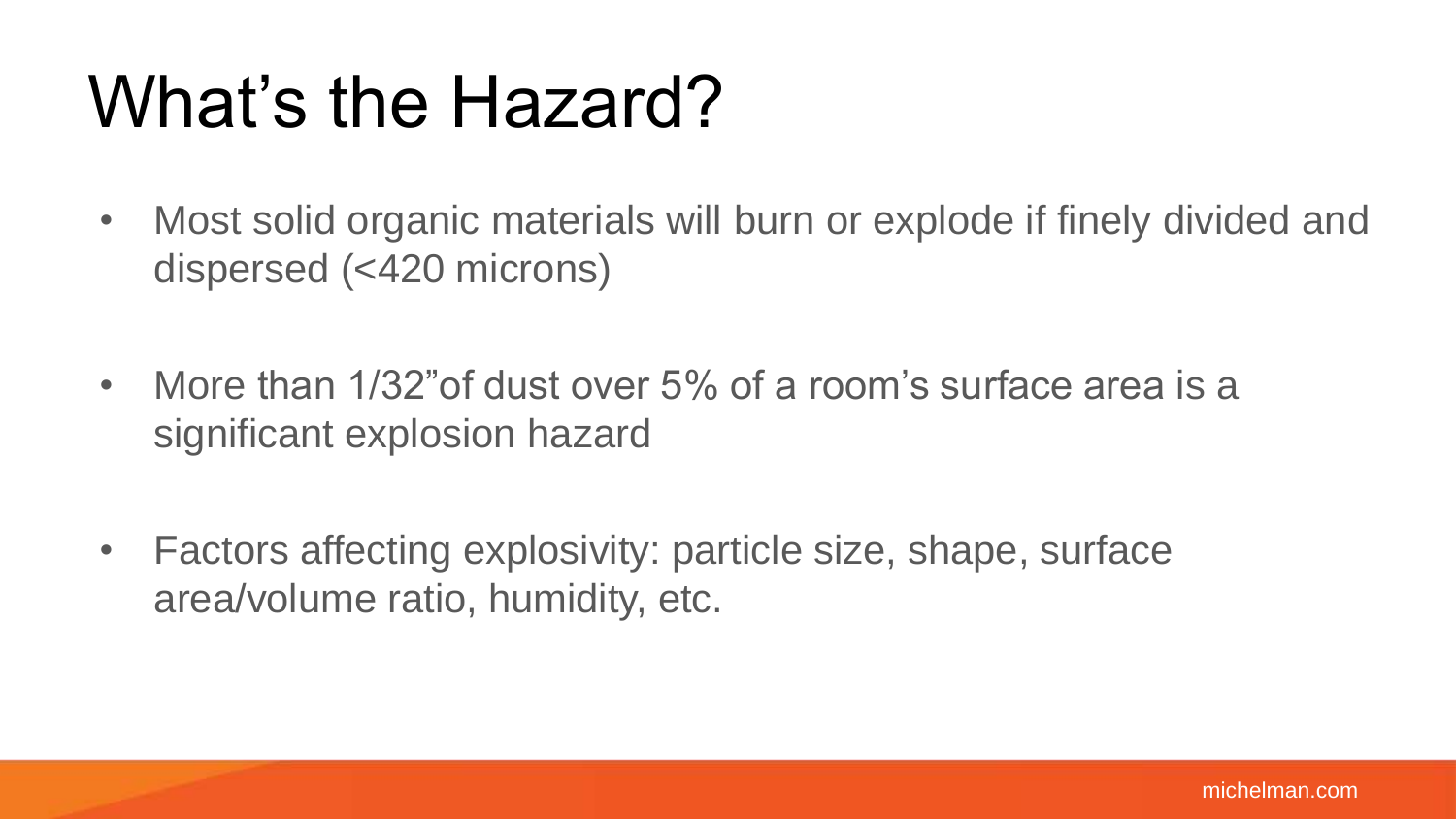#### Dust Risk Factors

- MIT: Minimum Ignition Temperature
- Particle Distribution: Smaller means higher risk
- Kst Value (bar/m.s): Max. rate of pressure rise
- MIE: Minimum Ignition Energy (mJ) : Minimum energy that can ignite a material in air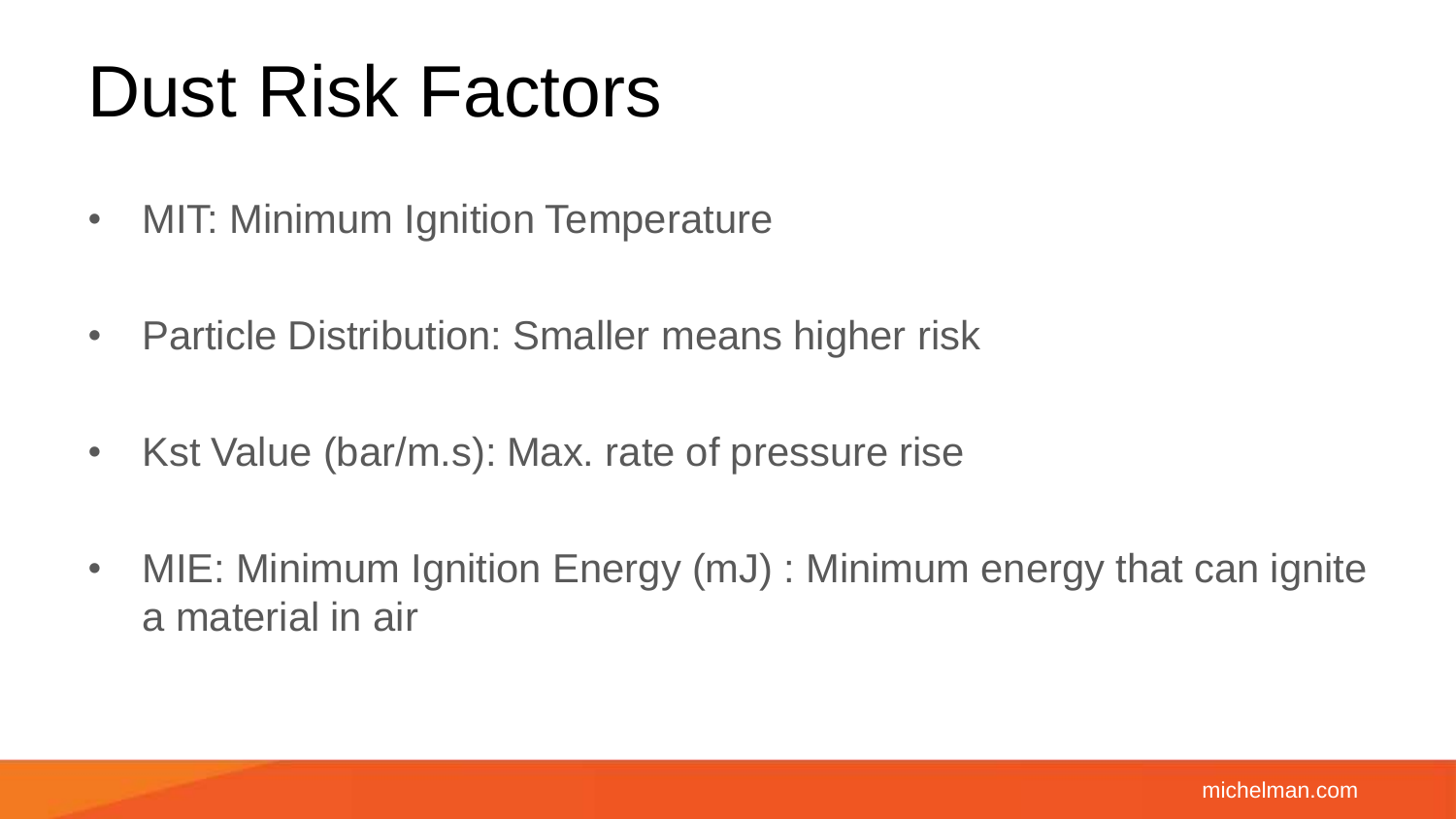#### Kst – How big is the boom?

| <b>Dust Explosion Class</b> | Deflagration Index, Kst<br>Range (bar.m/sec) | <b>Hazard Descriptor</b>                    |
|-----------------------------|----------------------------------------------|---------------------------------------------|
|                             | $\Omega$                                     | <b>No Explosion</b>                         |
|                             | $1 - 200$                                    | <b>Weak to Moderate</b><br><b>Explosion</b> |
|                             | $201 - 300$                                  | <b>Strong Explosion</b>                     |
|                             | >300                                         | <b>Very Strong Explosion</b>                |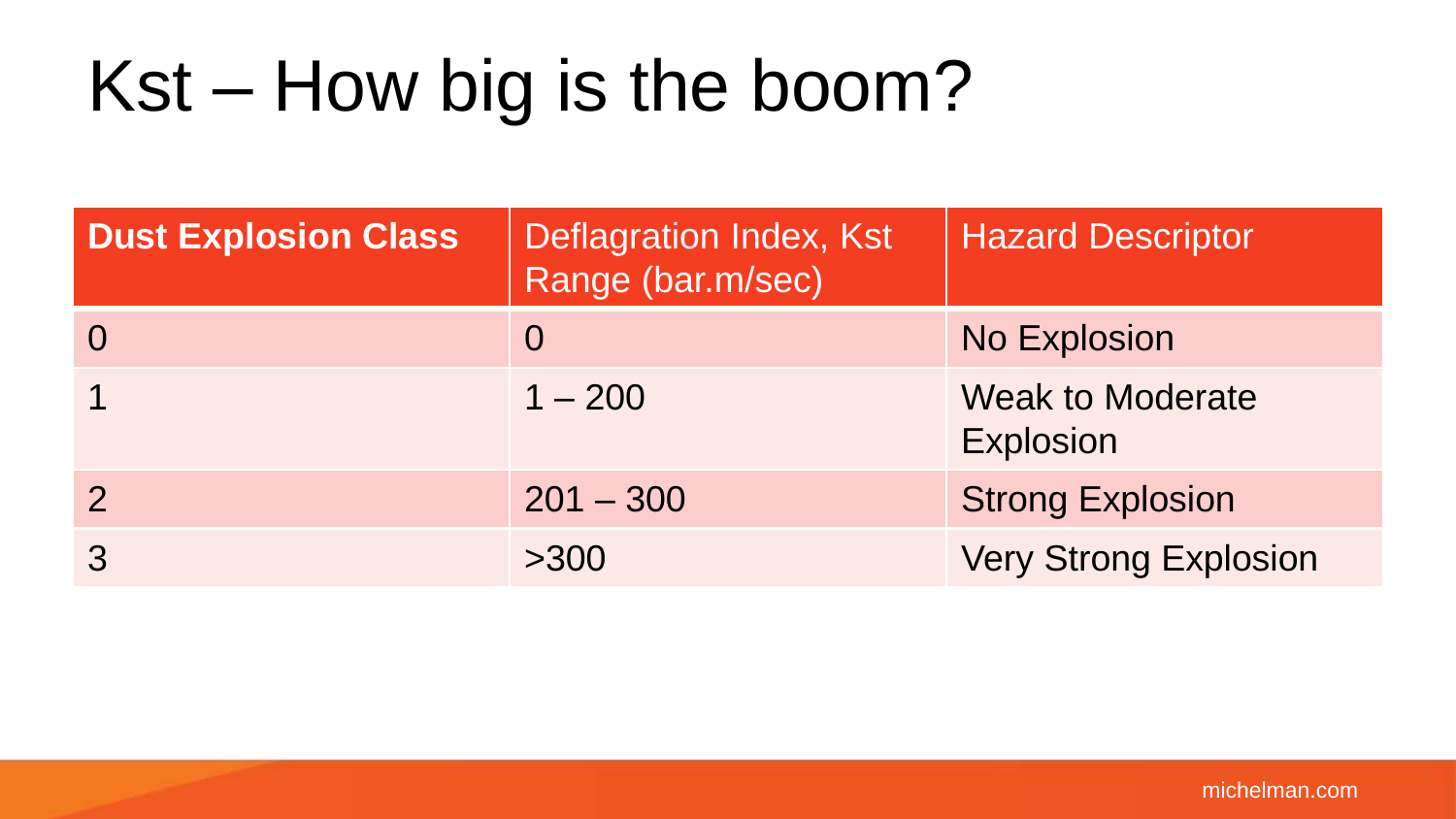### Recommended Controls (MIE)

| <b>MIE</b> | <b>Guidance</b>                                                                                                                           |
|------------|-------------------------------------------------------------------------------------------------------------------------------------------|
| >100       | Conductive items should be bonded and grounded. Restrict use of<br>insulating liners and coatings.                                        |
| $25 - 100$ | <b>Ground personnel</b>                                                                                                                   |
| $4 - 25$   | Control electrostatic ignition discharge hazards from bulk granular<br>materials of high resistivity. Consider ignition from dust clouds. |
| $1 - 4$    | High sensitivity to ignition. Take the above precautions and restrict<br>use of insulating materials.                                     |
| ${<}1$     | Extremely sensitive to ignition. Precautions same as for flammable<br>vapors and gases.                                                   |

\*Static discharge approximately 60mJ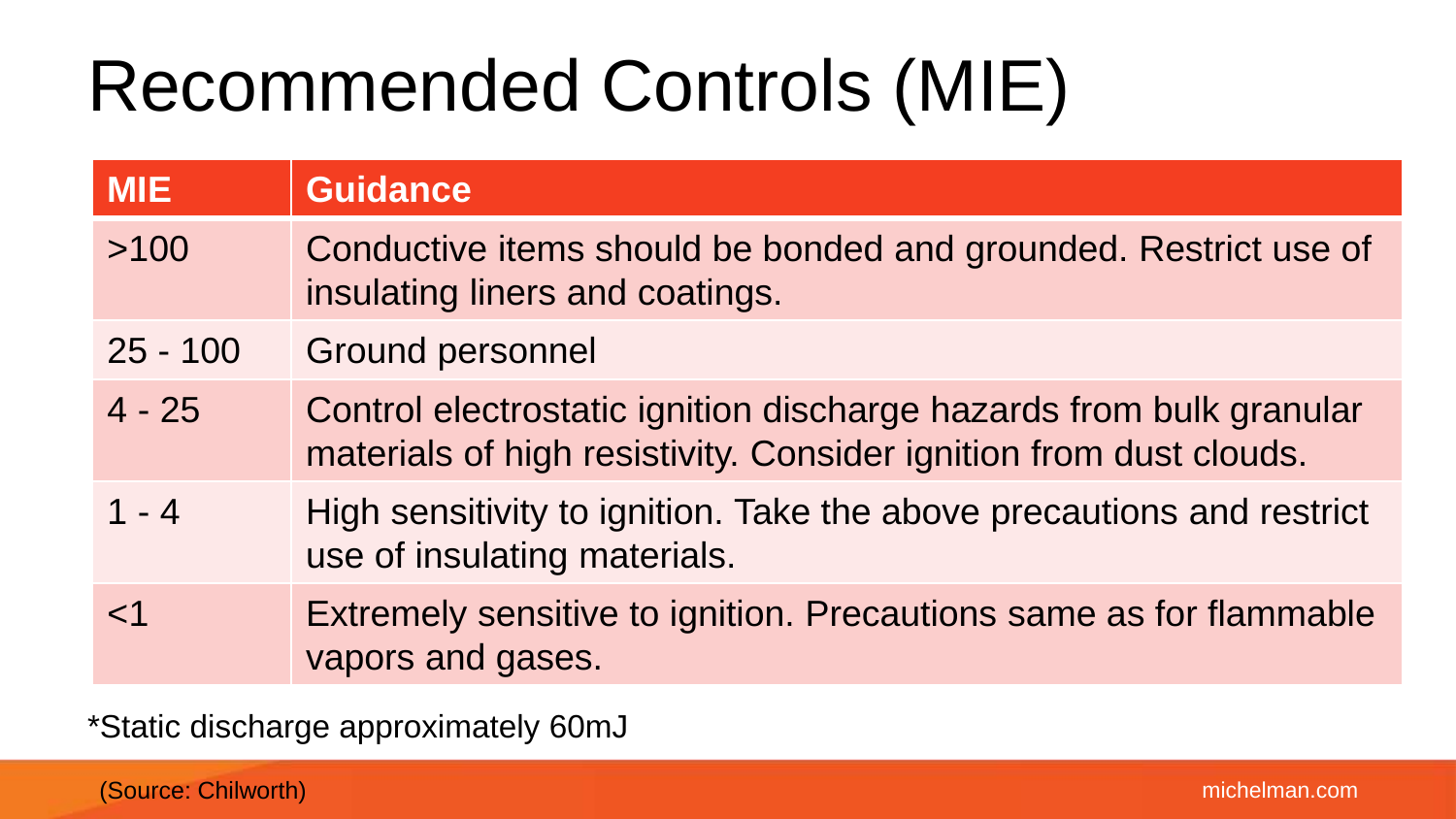# Ignition Sources

- Hot surfaces
- Mechanical sparks/friction
- Electrical motors/contacts
- Static electricity
	- Equipment
	- Personnel
	- Pouring/pneumatic conveyance of powders/pellets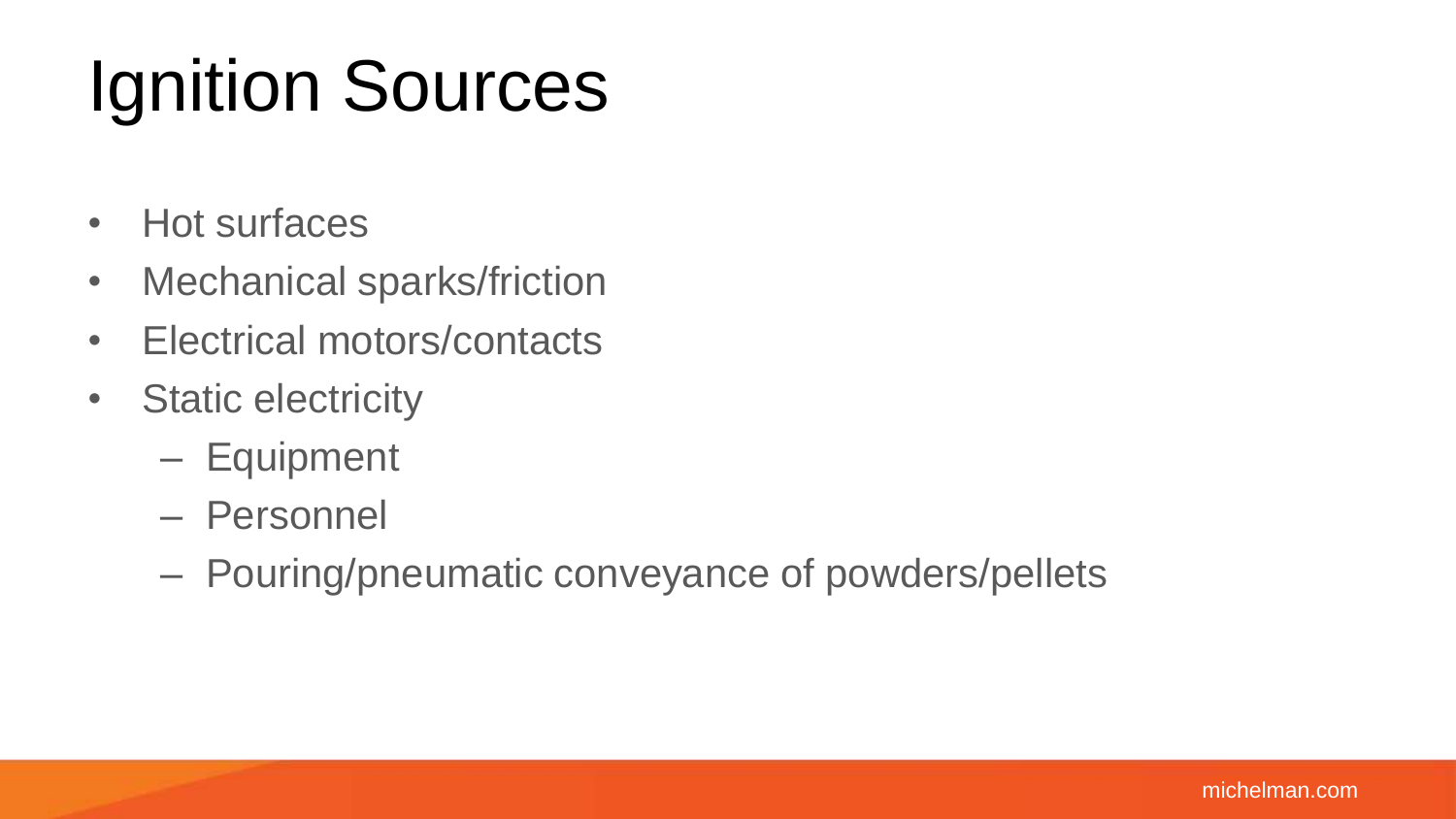#### What's Has the Highest Explosion Index (Kst)?

- Charcoal
- Micronized Wax
- Flour
- Sugar



- **3 – Micronized Wax**
- 1 Charcoal
- 1 Flour
- 1 Sugar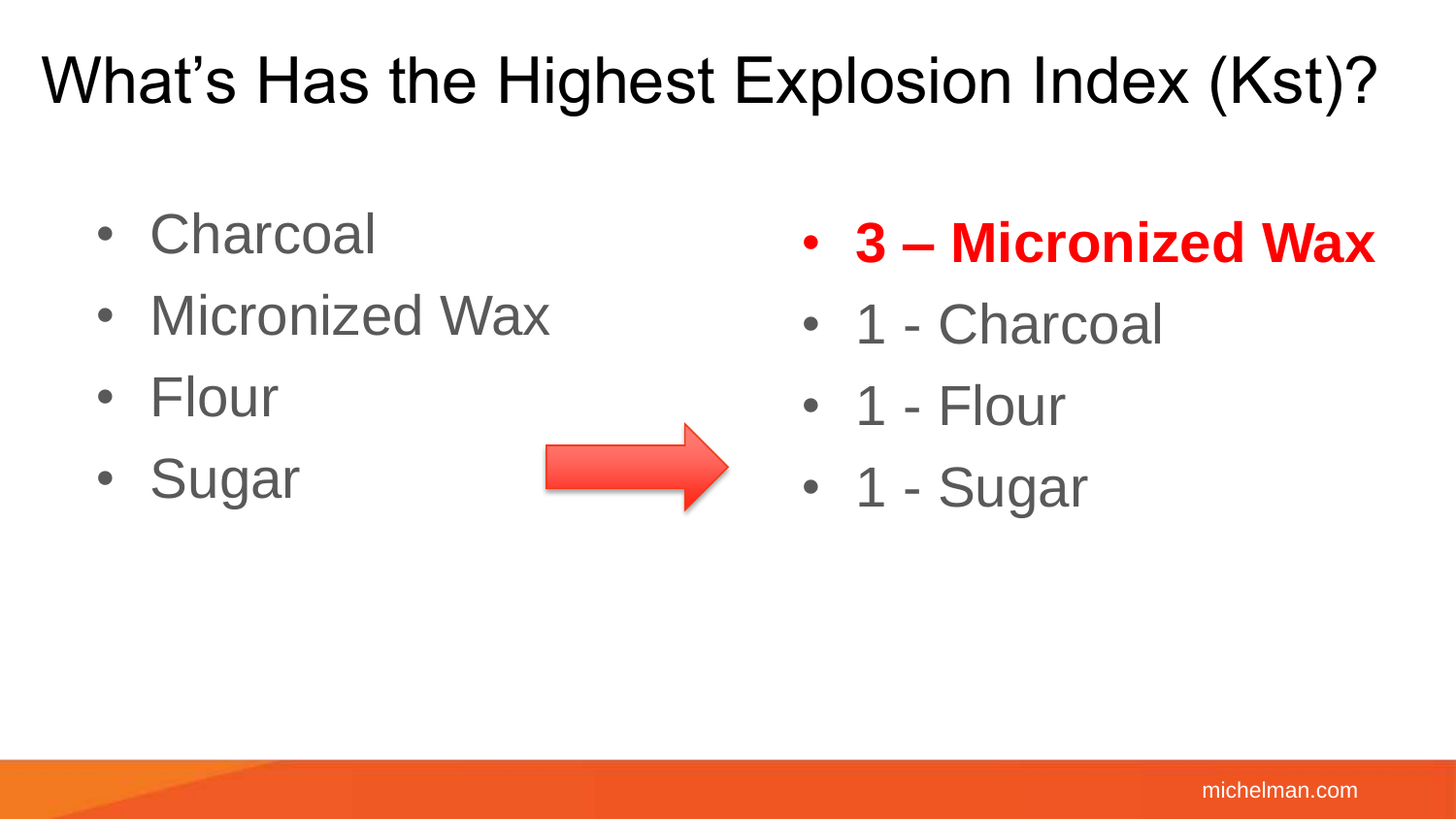### What is the Easiest to Ignite in Air?

- Acetone
- Charcoal
- Flour
- Grain



• Micronized wax Powder

- **Micronized wax powder- <1 mJ**
- **Acetone – 1.15 mJ**
- Charcoal 20 mJ
- Flour  $-25 80$  mJ
- Grain 30 mJ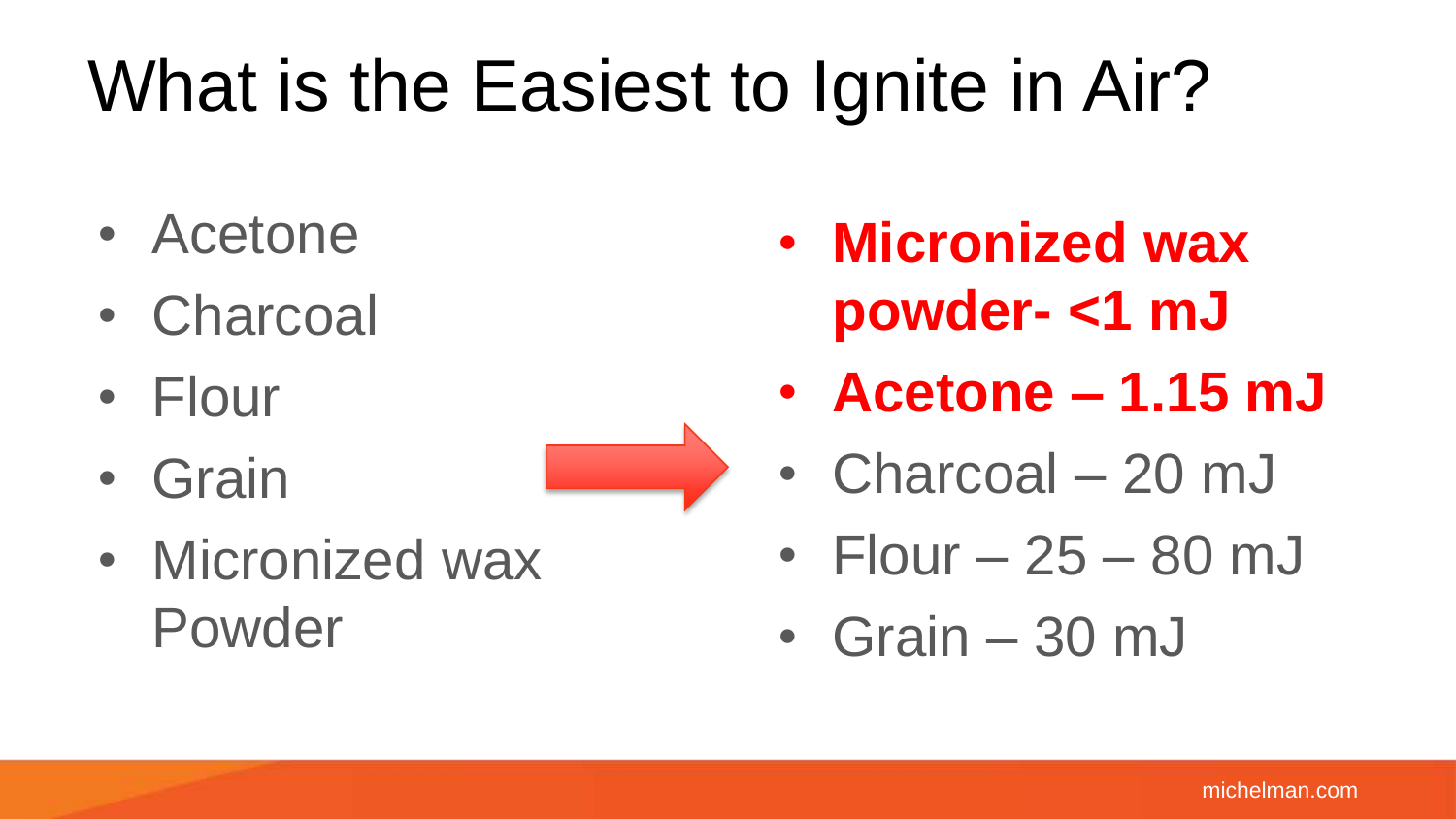#### **Misconceptions**

There is no risk if…

- Operating temperature is below MIT
- Mixing with water
- $\cdot$  HMIS = 1
- Sales person said it was safe
- Pellet, prill, or flake\*
- Dust cloud is not visible
- "We have used it for years!"



\*Prill/Pellet significantly reduces risk over powder, but fines remain a hazard and pneumatic conveyance generates static electricity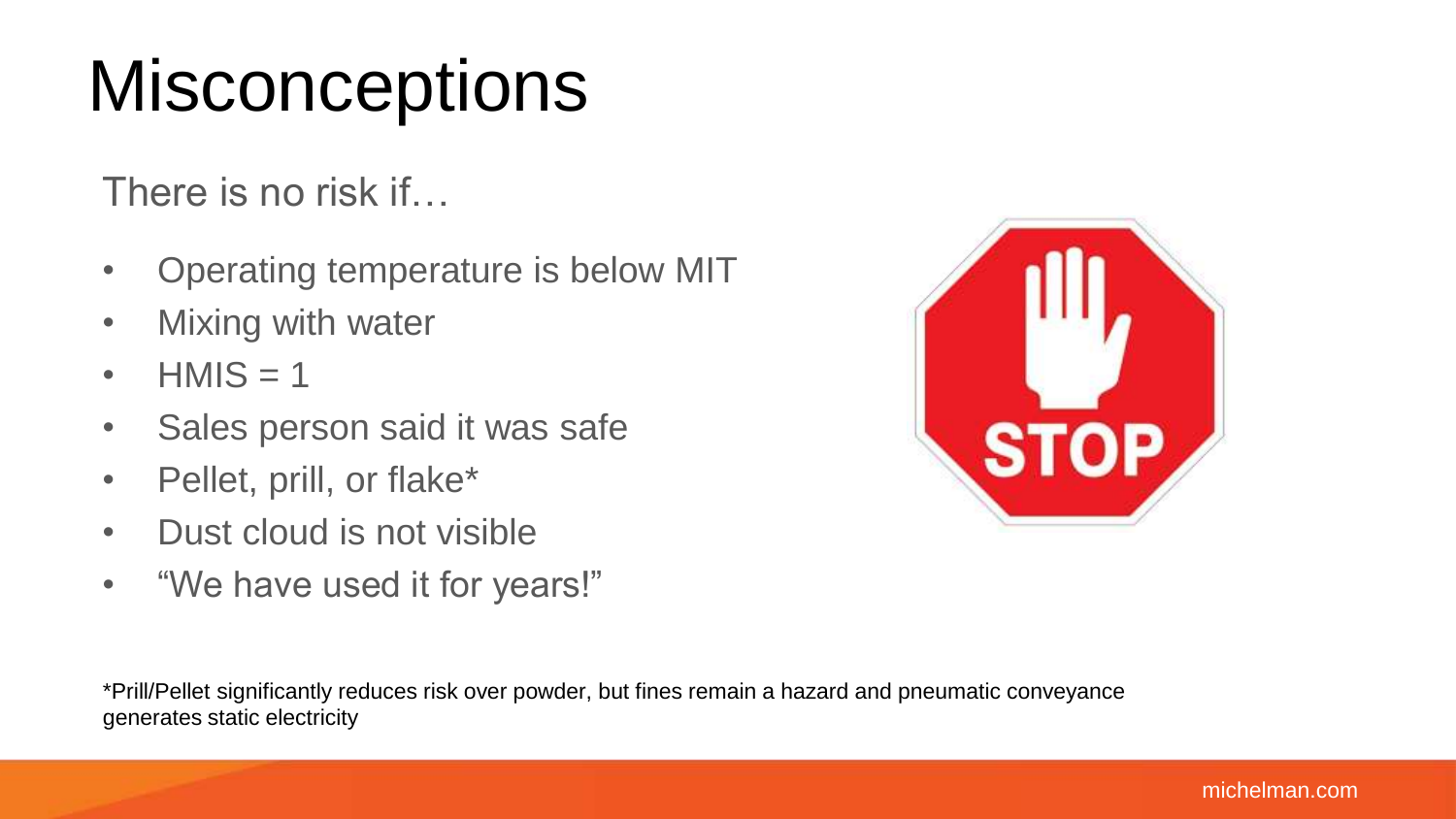#### Dust Control

- Well-designed and well-maintained Local Exhaust Ventilation (LEV) systems can capture dusts effectively to prevent unnecessary dispersion of combustible dusts where people work.
- For loading, unloading or conveyance of materials, LEV systems can be implemented at suitable locations, taking care to not have an extensive duct network, which can cause burning materials to spread following an explosion within the LEV system.
- Implement suitable housekeeping and maintenance programmes for dust collection system and filters. Vacuuming or wet cleaning methods are preferred over sweeping methods, as sweeping would tend to cause more dispersion of dust particles.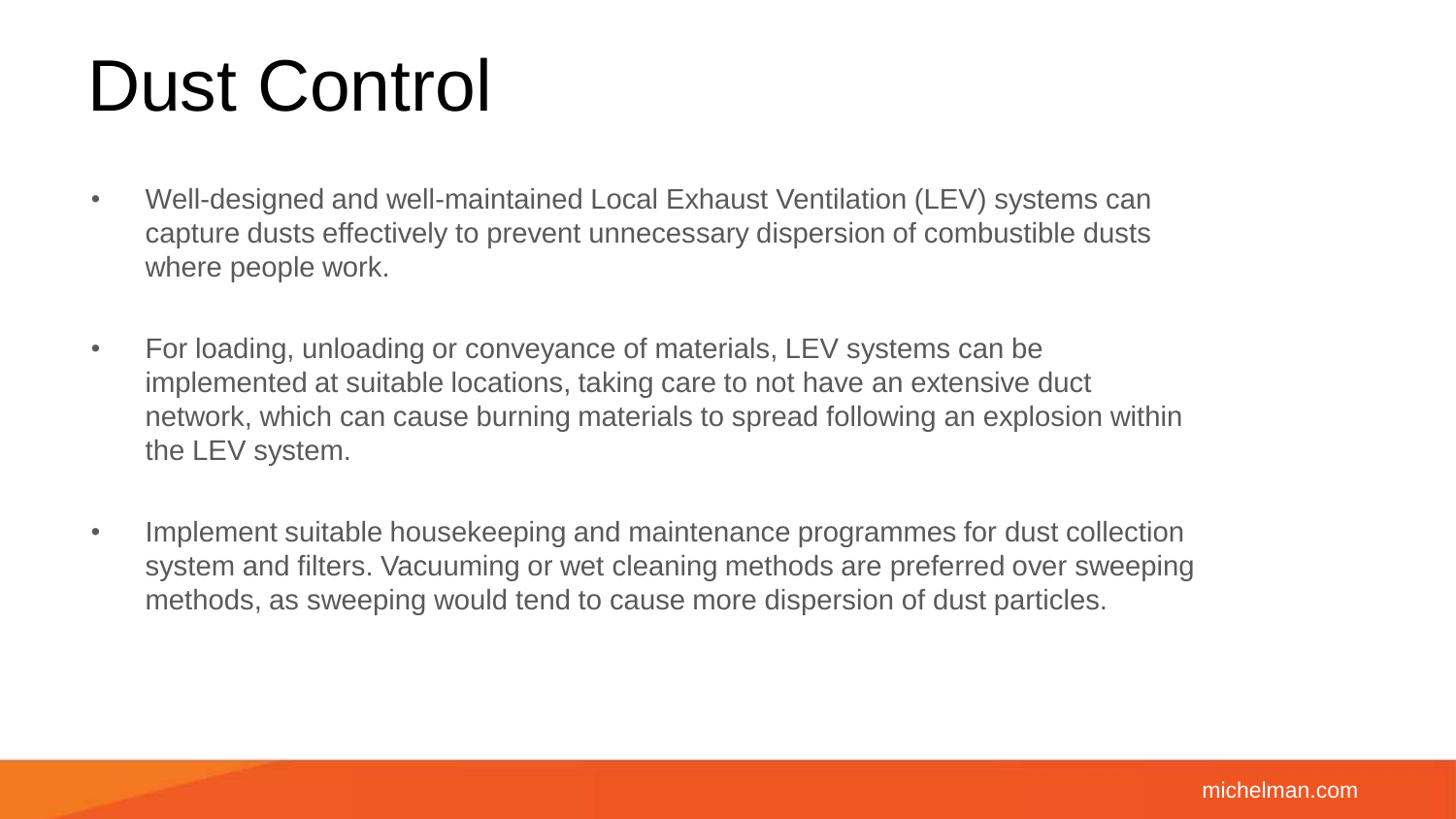# Ignition Control

- Use suitable flame-proof equipment or non-sparking tools in areas handling combustible powders.
- Effective bonding and grounding of powder handling units prevents the accumulation of electrostatic charges, which can be a source of ignition when inadvertently discharged. Regular continuity testing should be facilitated to ensure the effectiveness of bonding and grounding.
- Inert atmospheres within powder handling units eliminates the possibility of an ignition. For example, nitrogen can be used to reduce/eliminate the presence of oxygen in the atmosphere of the containment. Oxygen analysers can be employed to ensure the effectiveness of the inert gas blanketing.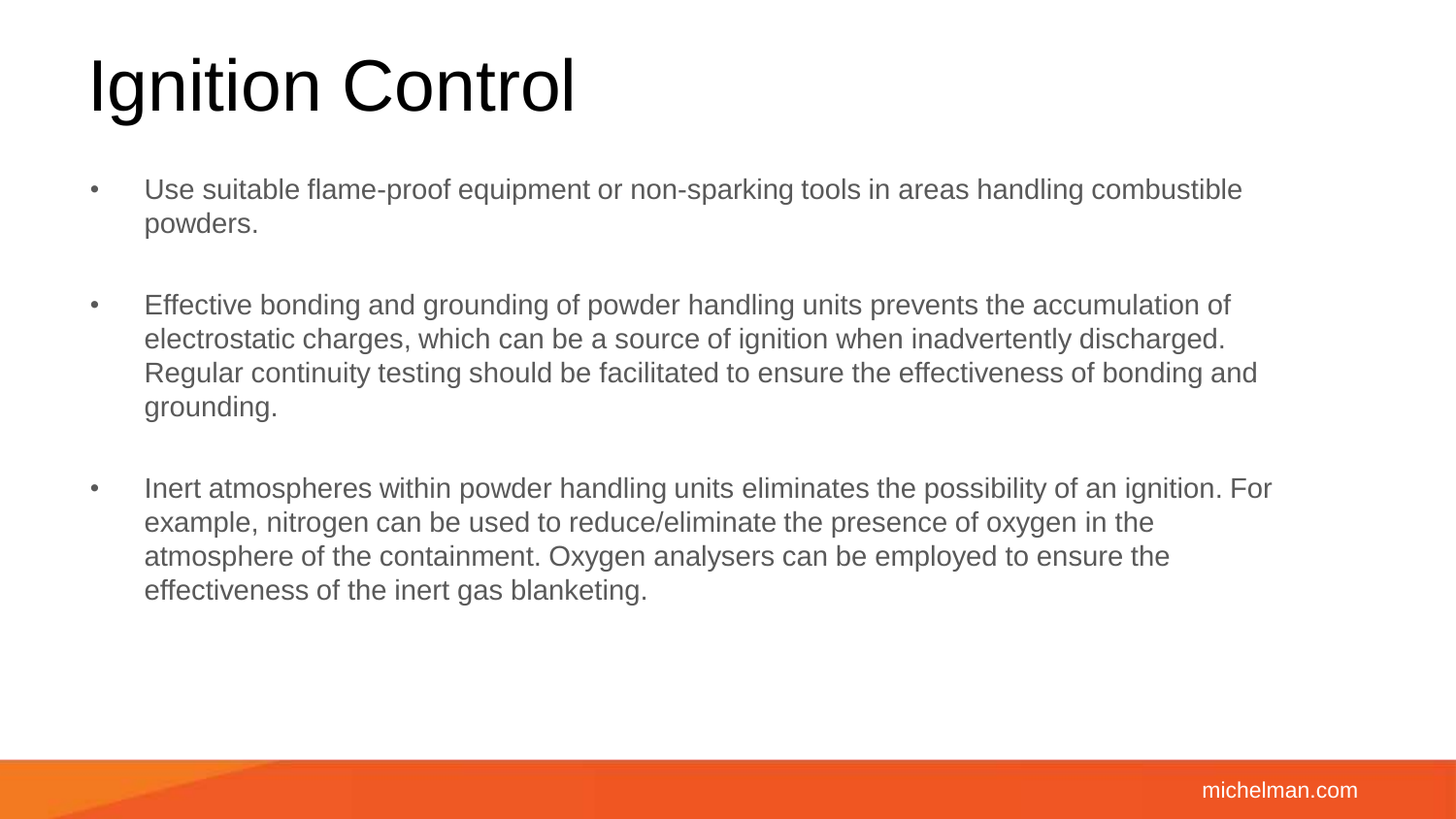### Explosion Relief and Venting

- Provide explosion relief vents of suitable size at the right locations for powder handling units to safely vent the energy in the event of a dust explosion. To protect persons at work, explosion relief vents must be located or positioned away from work areas, walkways, etc.
- Install detectors for sparks or glowing materials within equipment such as grinders, LEV ducting, etc. Adding an interlock helps to extinguish potential ignition sources or stop further conveyance of sparks or glowing materials before they reach other parts of the workplace.
- Separate areas handling combustible dusts from other parts of the workplace with distance. Isolating units with barriers (e.g. chokes, baffles and isolation valves) is also a safety option.